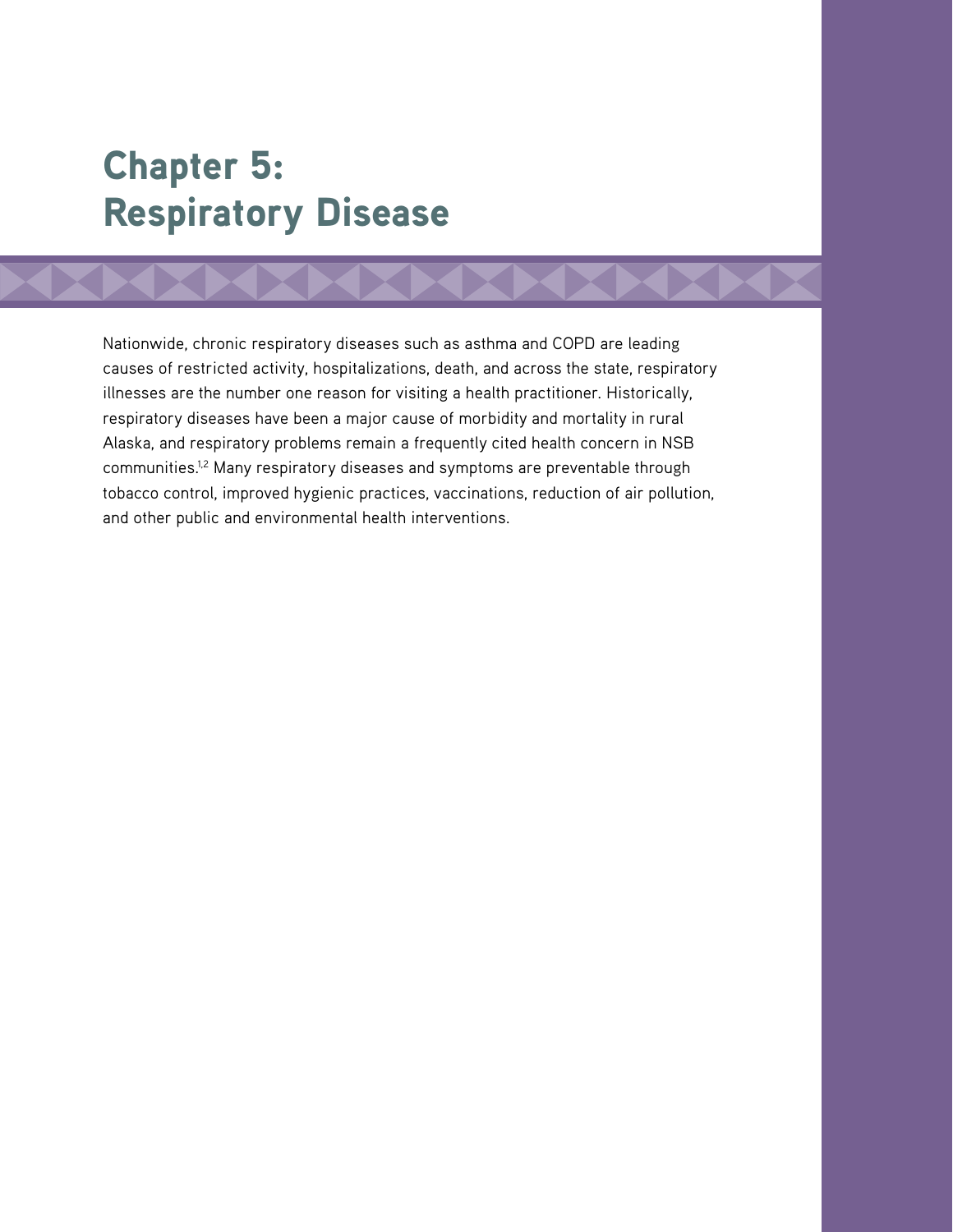# 5.1. Respiratory Disease Statistics

# 5.1.1. Prevalence of Chronic Respiratory Problems Such as Asthma, Emphysema, or Chronic Cough: Data from the 2010 NSB Census

Attempting to capture a spectrum of chronic respiratory conditions, the 2010 NSB Census asked household heads whether they or other household members had, in the last 12 months, had breathing problems such as asthma, emphysema, or a cough that does not go away.

**Adults:** Thirteen percent of household heads and 8% of all adults in the NSB reported or were reported to have experienced any of these problems. The estimated prevalence of these respiratory problems did not vary significantly by ethnic group, gender, or community of residence.

**Children:** Of children aged 0–17 years, 5% were reported by the household head to have had breathing problems such as asthma, emphysema, or a chronic cough in the past 12 months. The prevalence was not significantly different among ethnic groups except in the 10- to 17-year-old age group, in which children of other ethnic groups were more likely to be reported to have breathing problems than were Iñupiat or Caucasian children. The relationship between village of residence and the prevalence of breathing problems among children was not statistically significant.

# 5.1.2. Asthma

Asthma is a chronic condition that involves reversible tightening and inflammation of the airways, resulting in wheezing, coughing, chest tightness, and shortness of breath.

### 5.1.2.1. **Asthma in Adults**

### NSB Asthma Data from BRFSS

Between 1999 and 2007, just over 10% of NSB adults surveyed in the Alaska BRFSS reported ever having been told by a health professional that they have asthma.<sup>4</sup> This estimate is similar to the average state and national prevalence during this time period.4,5





U.S. and Alaska data source: Centers for Disease Control and Prevention (CDC) Behavioral Risk Factor Surveillance System (BRFSS).

NSB data source: Sub-regional analysis of Alaska BRFSS data provided by Alaska Department of Health and<br>Social Services, Chronic Disease Prevention and Health Promotion, Division of Public Health. NSB results are weighted according to the BRFSS rural region and not post-stratified to the NSB. Results are not age-adjusted.

Alaska and U.S. data are for single, midpoint year of time period shown.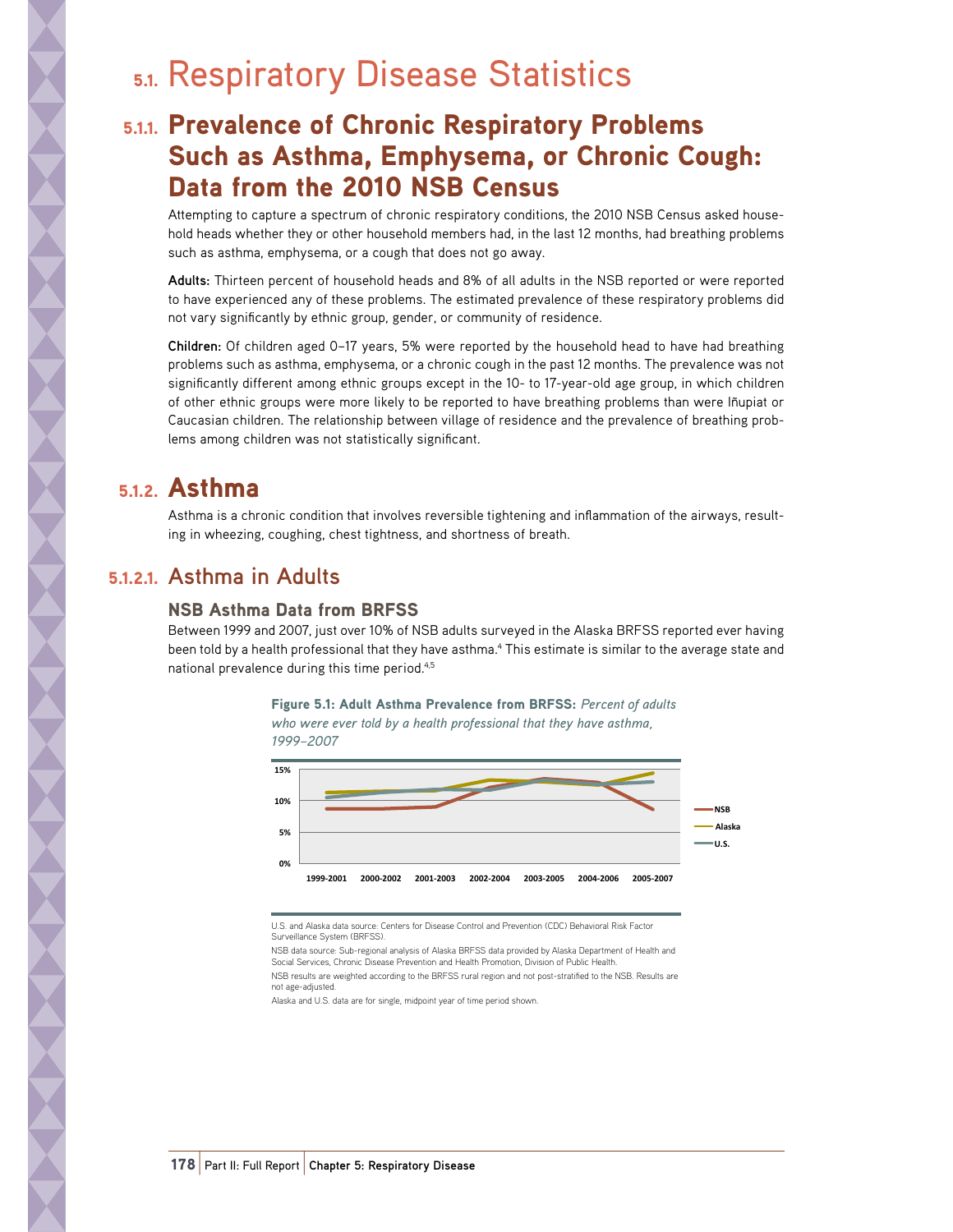#### NSB Asthma Data from SLiCA

In the SLiCA survey, 21% of NSB Iñupiat adults reported having asthma,<sup>6</sup> roughly twice the lifetime prevalence estimated by BRFSS surveys and higher than the combined prevalence of asthma, emphysema, and chronic cough among Iñupiat adults in the 2010 NSB Census. Whereas results from the three surveys are not directly comparable, the reason for this wide discrepancy in prevalence estimates is not entirely clear. Often, asthma has not been clearly distinguished clinically from other chronic pulmonary diseases, such as emphysema or chronic bronchitis. This lack of diagnostic clarity may be contributing to the wide discrepancy in asthma prevalence estimates based on self-reported data.

#### Nuiqsut Asthma Study

In response to community concerns about asthma and pollution from nearby oil development activities, a 2003 study of respiratory illness in Nuiqsut examined inpatient and outpatient visits for respiratory illness in this village and a control village.<sup>7</sup> Asthma accounted for 75% of respiratory illness visits in Nuiqsut and 81% in the control village. Representing just over 10% of the population, 47 residents were seen for asthma during that time period. Again, this was similar to statewide asthma prevalence estimates, although not directly comparable. An additional 16 residents (3.6%) were identified with nonasthma respiratory diseases. The Nuiqsut residents visited the clinic more than twice as often as in the control village. The increased number of visits was due largely to a few individuals with numerous visits for asthma-related problems. Only one age group (10- to 19-year-olds) showed a statistically significant higher rate of asthma visits than the control village.

### 5.1.2.2. **Asthma Patterns in Alaska and the U.S.**

Approximately 9% of the adult population of Alaska<sup>4</sup> and 9% of U.S. adults report a current diagnosis of asthma.<sup>5</sup> Overall, asthma prevalence appears to be lower in rural Alaska than in urban areas, particularly Anchorage.<sup>8</sup> This pattern is similar to that seen in other parts of the country and the world and may be attributable to factors such as urban air pollution. This observed disparity may also be caused, in part, by lower availability of specialists and a lower likelihood of an asthma diagnosis being made in rural parts of the state.

Asthma prevalence has been increasing for many years in the U.S. and other developed nations, although it appears that in the U.S., asthma prevalence is starting to plateau or even decline slightly.<sup>9</sup> Although asthma mortality in the U.S. has decreased since 1994, asthma mortality in Alaska increased between 1979 and 2002, $^{\rm 8}$  and lifetime prevalence has increased slightly in Alaska over the last decade. $^{\rm 4}$ 

### 5.1.2.2. **Pediatric Asthma**

#### Pediatric Asthma Estimates from Medicaid Data

In a study looking at Medicaid recipients less than 20 years old for the years 1999–2002, non-Anchorage Alaska Natives consistently had the lowest estimated prevalence of asthma, compared with Alaska Natives living in Anchorage and non-Natives statewide. Estimates of child asthma prevalence vary widely among the rural areas, however. The NSB had the second lowest estimated prevalence of the four regions studied.<sup>10</sup> The researchers thought that these differences may be caused, in part, by variation in provider practices in using asthma as a diagnosis and treating symptoms with asthma medications.



Figure 5.2: Asthma Diagnosis or Medication Use Among Medicaid  $Recipients Under Age 20 Years$ 

NWAB=Northwest Arctic Borough

Data source: Gessner, B.D., and T. Neeno: Trends in asthma prevalence, hospitalization risk, and inhaled corticosteroid use among Alaska Native and nonnative Medicaid recipients younger than 20 years. *Annals of Allergy, Asthma, and Immunology* 94, no. 3 (2005): 372–379.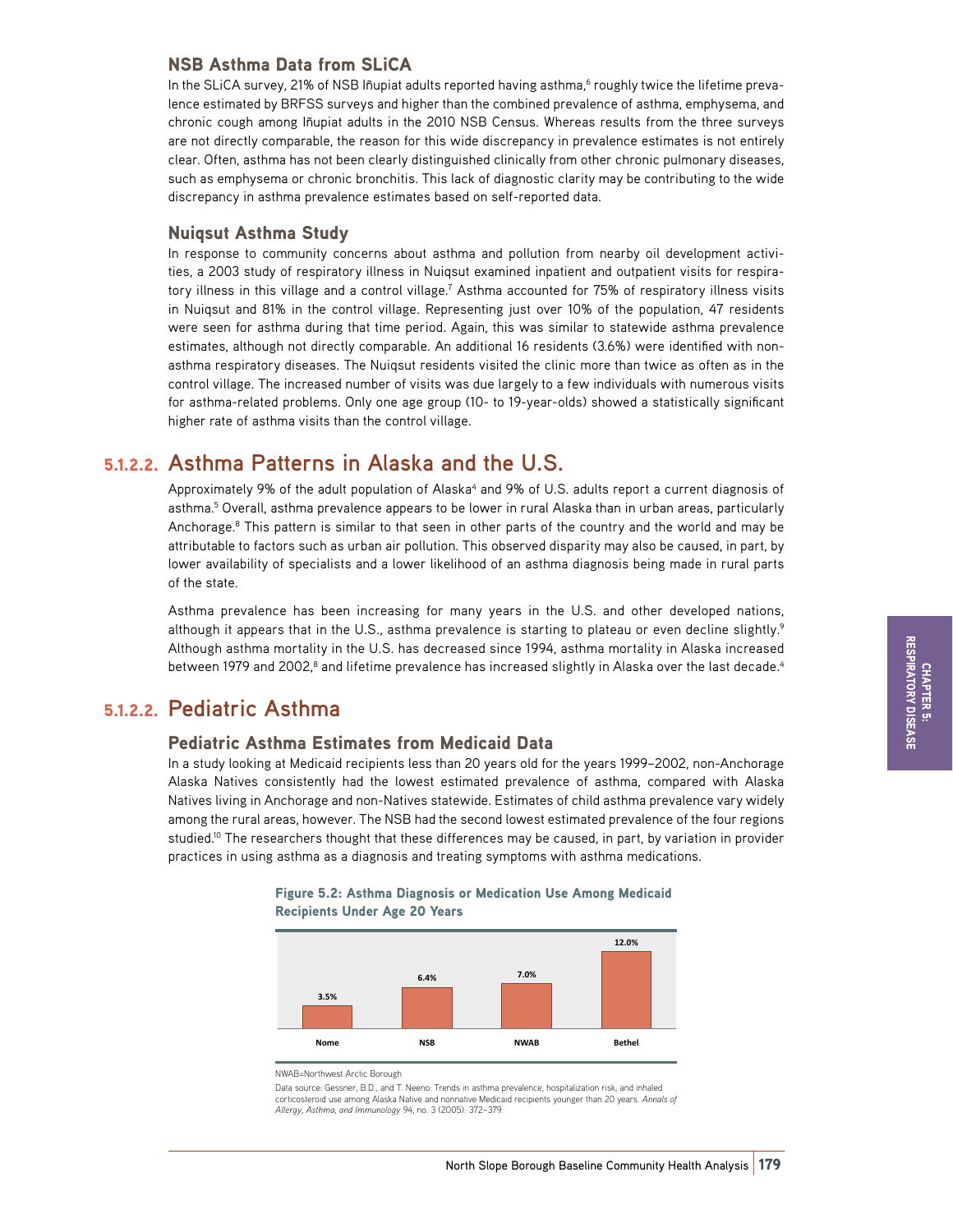#### Teen Asthma Data from YRBS

In 2005, an estimated 13.8% (C.I. 10.0–18.7%) of NSB high school students had been diagnosed with asthma at some point in their lifetimes, compared with 18.2% of high school students in Alaska and 20.3% nationwide.11

#### Pediatric Asthma Patterns in Alaska and the U.S.

Based on BRFSS survey data collected in 2004, an estimated 8.4% of Alaskan children were reported to ever have been diagnosed with asthma in their lifetime. Current asthma prevalence among children, approximately 6% overall,<sup>12,13</sup> appears to be lowest in rural Alaska, compared with other regions.<sup>12</sup> Again, differences may reflect true differences in disease prevalence but also differences in diagnostic practices in different healthcare settings. Between 1999 and 2002, asthma prevalence among Medicaid recipients less than 20 years old appeared to increase, but this increase may have been caused, in part, by increased awareness and use of asthma as a billing diagnosis.10

Figure 5.3: Prevalence of Current Asthma Diagnosis in Children,  $b$ v Region: 2004 Alaska BRFSS data



*Asthma in Alaska 2007 Report: A Report on the Burden of Asthma in Alaska.* Gordian, M.E., and B. Saylor: Institute for Circumpolar Health Studies, University of Anchorage.

Pediatric asthma is a common chronic illness and a major cause of healthcare expenditures nationwide. An estimated 14% of U.S. children less than 18 years of age have been diagnosed with asthma in their lifetime, while 9% are estimated to still have asthma.<sup>13</sup> Children in poor families are significantly more likely to have ever been diagnosed with asthma or to still have asthma than are children from families who are not poor.<sup>14</sup>

# 5.1.3. Chronic Lower Respiratory Disease

Chronic lower respiratory disease (CLRD) and chronic lung disease are general terms that describe a number of respiratory ailments that involve irreversible damage to the lungs and reduced lung function. The most common form in adults is chronic obstructive pulmonary disease (COPD), a disease that includes both emphysema and chronic bronchitis. In this country, COPD is primarily caused by cigarette smoking, although environmental and genetic factors also play a role. In Alaska, COPD death rates have been higher among Alaska Natives than among whites since the mid-1980s. Between 1980 and 2007, mortality rates from COPD doubled among Alaska Natives while remaining stable among whites in Alaska.<sup>15</sup>

### 5.1.3.1. **Chronic Lower Respiratory Disease Mortality in the NSB**

CLRD emerged as a leading cause of death in the NSB in the mid-1980S and has been the 5th leading cause of death in the Borough for most years since 1990. Mortality rates from CLRD in the NSB remain roughly twice statewide and national rates.<sup>16,17</sup> Among Alaska Natives, only the Arctic Slope's death rate from COPD is significantly higher than the average rate for all other regions combined.<sup>15</sup>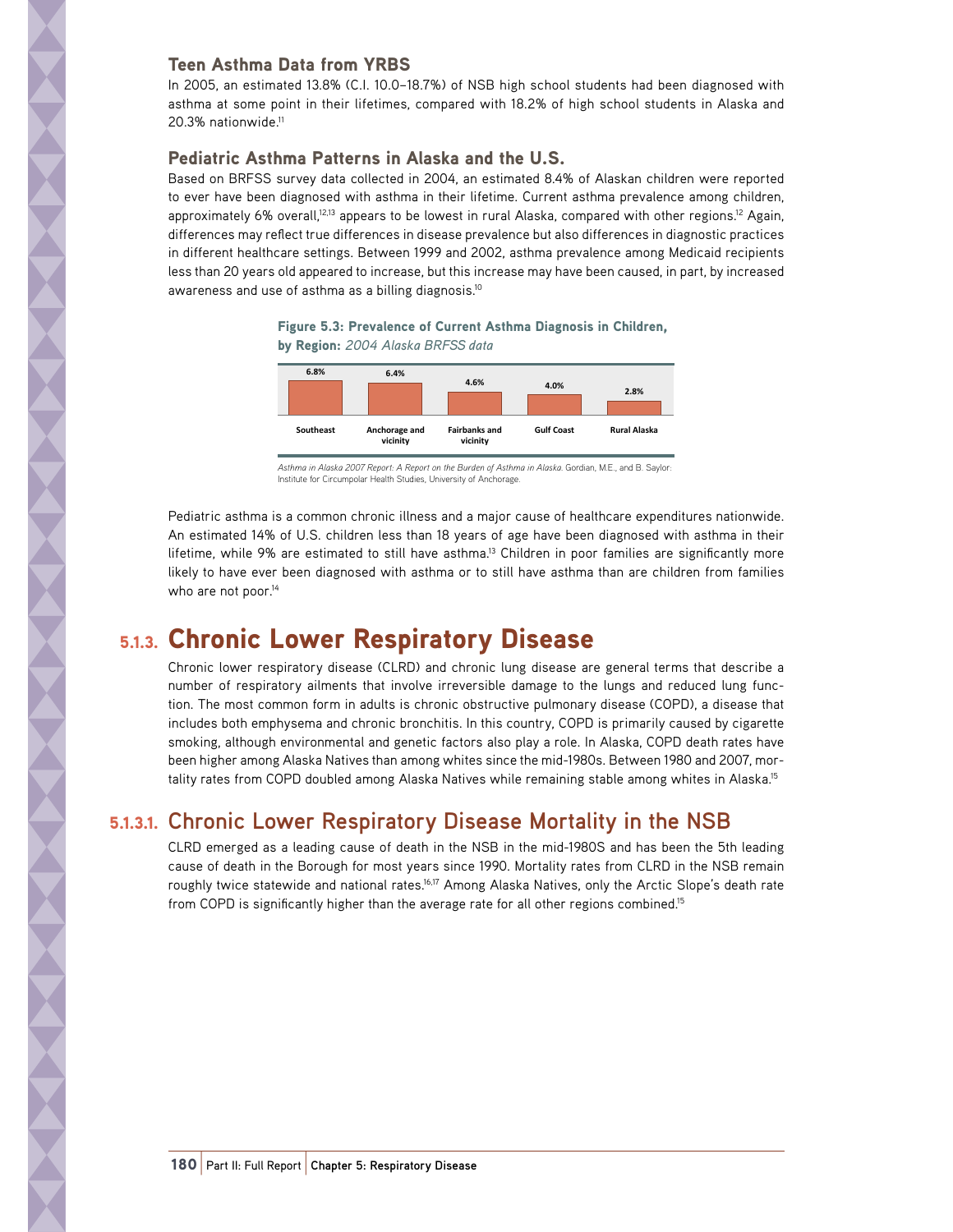Figure 5.4: Chronic Lower Respiratory Disease Mortality Rates: Average annual number of deaths per 100,000 population, 1990-2009



## 5.1.3.2. **Prevalence of Chronic Lower Respiratory Disease in the NSB**

Limited data suggest that Iñupiat in the NSB report emphysema at higher rates than do non-institutionalized U.S. adults.<sup>6,15</sup> The data from the two surveys illustrated below are not adjusted for age differences in the population, and the survey methodologies were different. Comparisons must therefore be made with caution. These data do, however, suggest a higher prevalence of emphysema in NSB Iñupiat, compared with national prevalence estimates.

#### Figure 5.5: Self-Reported Diagnosis of Emphysema Among Adults



U.S. data source: Summary Health Statistics for U.S. Adults: National Health Interview Survey, 2008 (noninstitutionalized adults)

In 2008, exacerbation of COPD was the most common admitting diagnosis among adults at Samuel Simmonds Memorial Hospital (SSMH), excluding childbirth.<sup>18</sup> In the statewide analysis of Community Health Aide practice, chronic lung disease accounted for 25% of all lung problems assessed in NSB village clinics. Overall, the pattern of lung problems seen in NSB villages was similar to statewide data within the Alaska Native rural health system.19

### 5.1.3.3. **Pediatric Chronic Lower Respiratory Disease**

Rural Alaska Native children have been found to be at particularly high risk of chronic lung disease,<sup>20</sup> although most of the research in this area has occurred in the Yukon-Kuskokwim Delta (YK Delta). In the 2004 study, an estimated 21.5% of Alaska Native children in the YK Delta region experienced chronic productive cough without asthma diagnosis or symptoms.<sup>21</sup> Similar studies have not been conducted in the NSB. In the 2010 NSB Census questionnaire, however, chronic cough was combined with asthma in a single survey question, yielding an estimated combined prevalence among children of only 5%, suggesting that the prevalence of respiratory disease among children in the NSB may be considerably lower than in the YK Delta region.<sup>3</sup>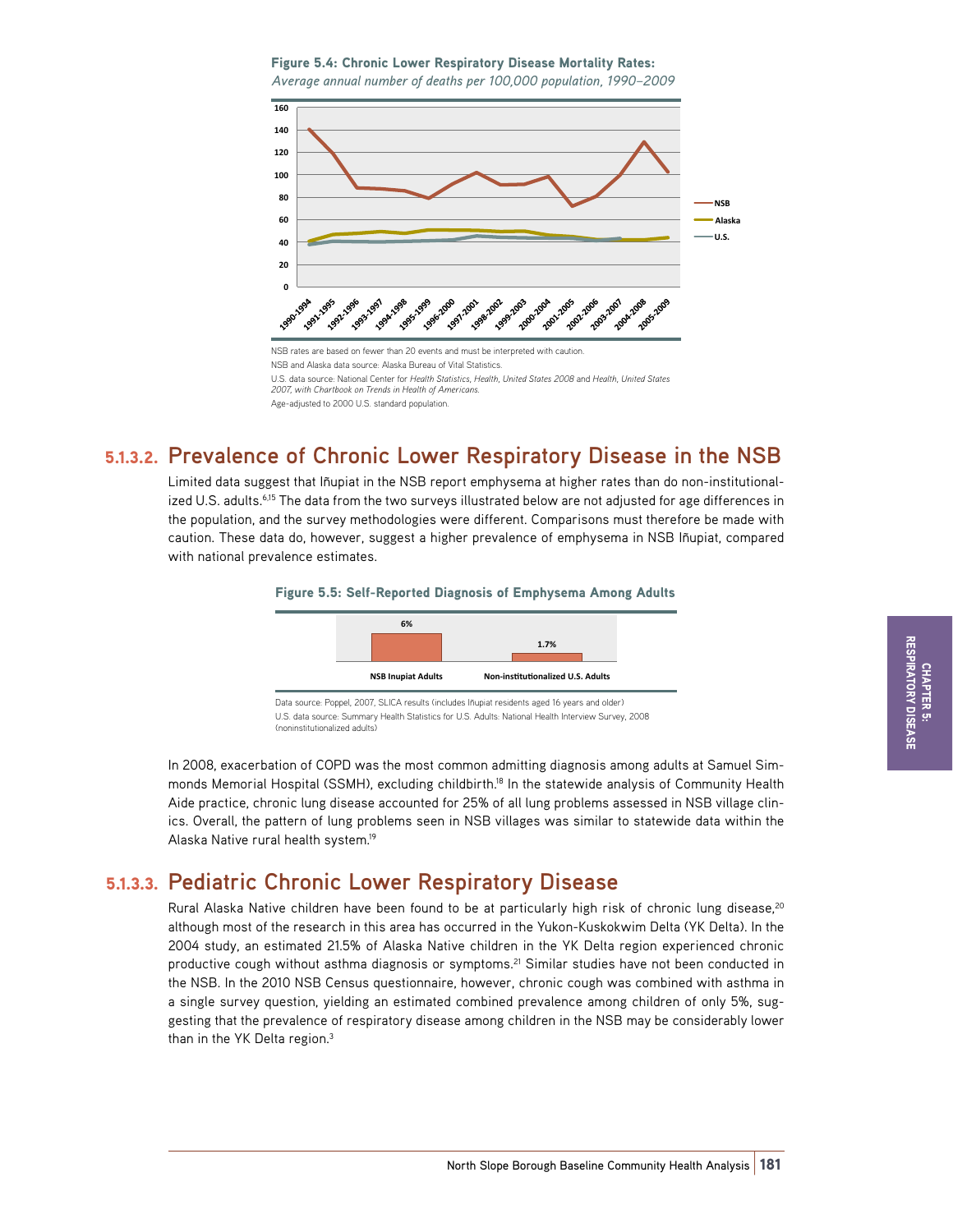# 5.1.4. Respiratory Infections

## 5.1.4.1. **Lower Respiratory Infection (LRI)**

LRIs refer to infections affecting the lung tissue and air sacs, commonly referred to as pneumonia. In 2008, pneumonia was the leading reason for pediatric hospital admission at SSMH (excluding newborn admission).18 In 1998–2003, the incidence of outpatient-diagnosed LRI among Medicaid-enrolled children in the NSB was comparable with the statewide rates for Medicaid-enrolled children (38.4 and 42 per 100 child-years, respectively).22,23 Alaska, however, has one of the highest rates of LRI ever reported among Medicaid-enrolled children aged less than two years old.<sup>23</sup> Among children, pneumonia is also an area of racial health disparity in Alaska. Among non-Natives, 3.3% of mothers reported that their two-yearolds had been diagnosed with pneumonia and treated with antibiotics in 2006. Among Alaska Natives, 24.5% of mothers, more than seven times as many, reported receiving a diagnosis of pneumonia in their two-year-olds.24

# 5.1.4.2. **Upper Respiratory Infection (URI)**

URI is a nonspecific term used to describe the common cold, flu, and other infections involving the ears, nose, sinuses, throat, and airways. Although generally mild and self-limited, these infections lead to lost days of school and work, increases in healthcare costs, and can occasionally lead to more serious illness in vulnerable persons. URIs are the most common assessment made by NSB community health aides as well as community health aides statewide, accounting for about one-third of all visits.<sup>19</sup> Acute URI is also the most commonly coded reason for an outpatient medical visit at SSMH.18

### Ear Infections

Ear infections are among the most common ailments suffered by infants and young children in the U.S. The 2010 NSB Census survey asked household heads whether they or other household members had, in the past 12 months, experienced frequent (three or more) or chronic ear infections. The estimated prevalence among NSB children aged 0-17 years was almost four times the estimated statewide prevalence, 3,13 and the prevalence was similarly high in all ethnic groups. The prevalence also varied widely among North Slope communities, ranging from 10% in Kaktovik to 23% in Barrow.3



#### Figure 5.6: Frequent\* or Chronic Ear Infections Among Children **(Aged 0–17 Years), by Ethnic Group**

\*Three or more ear infections in the past 12 months

NSB data source: 2010 NSB Census.

Alaska data source: National Survey of Children's Health 2007.

### Influenza

Influenza, or "the flu," refers to a common systemic illness involving the upper respiratory tract, caused by the influenza virus. People with the flu typically experience cough, fever, fatigue, and muscle aches along with other symptoms, and they may or may not seek medical care. The severity of the illness depends on many factors, including the strains of viruses circulating in a given season and the underlying health condition of the person infected. Statewide, Alaska Natives experience higher rates of serious influenza infections than non-Native Alaskans.<sup>25</sup> Every year, thousands of people in the U.S. die from complications of influenza.<sup>26</sup> In 2009–2010, a new and very different flu virus called H1N1 spread worldwide and affected all regions of Alaska, including the NSB. This H1N1 flu was unusual in that nearly 90% of the deaths nationwide occurred among people younger than 65 years of age.<sup>26</sup>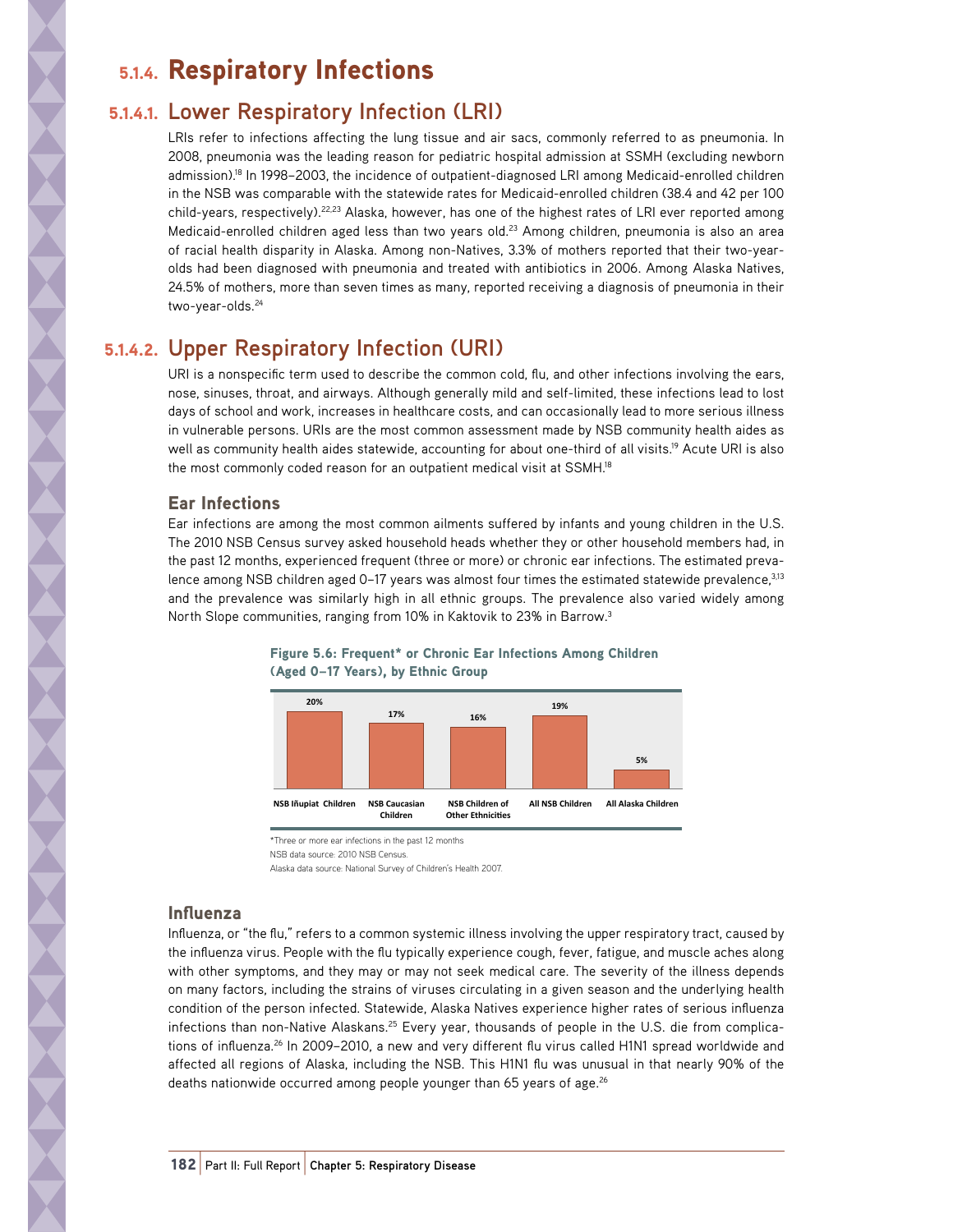### Bronchiolitis and RSV

Bronchiolitis is a common infection of the small airways, occurring most often in the winter months. It affects infants most severely and can result in prolonged illness, hospitalization, and sometimes respiratory failure. The most common cause of bronchiolitis is a virus called Respiratory Syncytial Virus (RSV). RSV infection is a major cause of illness and hospitalization in Alaska and, in particular, among Alaska Native infants, where rates far exceed U.S. rates.<sup>20</sup>

In the winter of 2006–2007, an outbreak of RSV occurred on the North Slope, resulting in the hospitalization of 53 infants and young children in Barrow. Twenty-eight children required transport to Anchorage for intensive care.<sup>27</sup> RSV and bronchiolitis continue to be common health problems in children in the NSB, accounting for 25% of lung problems seen in NSB village clinics.<sup>19</sup>

# 5.2. Determinants of Respiratory Disease

The drivers, or determinants, of respiratory disease overlap with the various factors driving other aspects of health. Some of the specific factors known to affect respiratory health in communities are discussed in this section.

## 5.2.1. Determinants of Asthma

The causes of asthma are multiple and not completely understood. The development of asthma involves changes in the immune system's response to certain exposures, resulting in inflammation of the airways. In children especially, asthma is linked with environmental allergies such as those to pollen, dust, and smoke. Children who have had a severe viral pneumonia as infants, particularly from RSV, are also more likely to experience asthma.<sup>28</sup>

A number of environmental factors are known to trigger asthma or exacerbate asthma symptoms. NSBspecific data in these areas are discussed in Chapter 1: Overall Health, in the Physical Environment section.

- Indoor air quality: Exposures to tobacco smoke and exhaust from heating sources and nearby vehicles are potential triggers for asthma and exacerbations of asthma symptoms. Arctic residents are particularly vulnerable to indoor air pollution because of tightly sealed houses and poor ventilation, as well as prolonged time spent indoors.<sup>29,30</sup> Inadequate indoor ventilation and air circulation can also increase the prevalence of allergenic indoor molds and animal dander.
- Outdoor air quality: Children living in proximity to roadways have more asthma symptoms, decreased lung function, more hospitalizations, and increased incidence of asthma exacerbations.<sup>12</sup> This association with traffic density is thought to be caused by increased exposure to a number of components of vehicle exhaust, as well as increased aerosolization of dust and silt. Evidence suggests that course particulate matter such as dust is associated with increased outpatient visits and quick-relief asthma medication use among children.31,32
- Water and wastewater service: Respiratory infections are frequent triggers of asthma exacerbations. Adequate water supply in villages, which facilitates handwashing, has been associated with a decreased incidence of respiratory infections.<sup>33,34</sup>

## 5.2.2. Determinants of Chronic Lung Disease

By far the most important risk factor for CLRD in the U.S. is smoking. In the U.S., COPD is associated with a history of cigarette smoking in 80-90% of cases.<sup>35</sup> Thus, although other factors may be contributory, the high rates of COPD and mortality from chronic lung disease are not surprising given the high rates of tobacco smoking in the NSB, discussed in Chapter 1: Overall Health.

Recurrent and severe LRIs during infancy and childhood also increase the risk of developing some types of chronic lung disease and reduced lung function. Current rates of LRI among NSB children do not appear to be higher than statewide rates, although at least one serious outbreak of RSV has occurred recently in the NSB, as described previously. The older generation of rural Alaska Natives suffered from a very high prevalence of respiratory infections such as tuberculosis during the last century,<sup>36</sup> and the complications of these infections may still be contributing to the disparity in chronic lower respiratory morbidity and mortality seen in the NSB.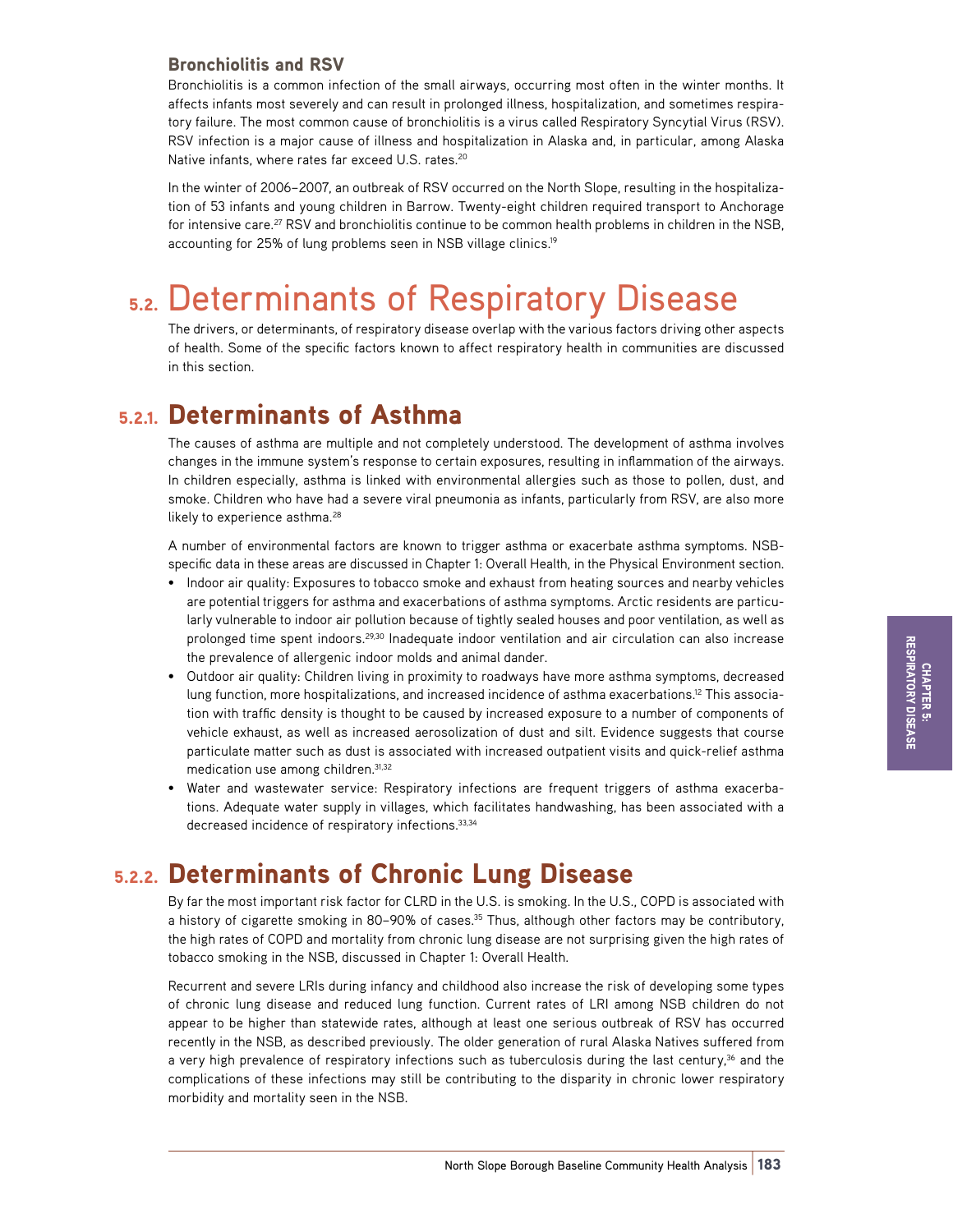Indoor and outdoor air pollution, dust and chemicals in the workplace, and second-hand tobacco smoke also play a role in the development of chronic lung disease. In more developed countries, these environmental factors are estimated to contribute between 10 and 30% of the disease burden of COPD.<sup>37</sup> As discussed in the Overall Health section, air quality data in the NSB are very limited, and the contribution of oil development-related air pollution to chronic lung disease and asthma in the NSB has not been fully determined. A recent study examining air quality in Nuiqsut, the village closest to oil development activities, has not found evidence of pollution at levels expected to have significant health effects, according to one of the investigators.38

# 5.2.3. Determinants of Respiratory Infections

### 5.2.3.1. **Influenza and Pneumococcal Immunization**

Immunization of adults and children can reduce the incidence of influenza and pneumococcal respiratory illness in a community. As of June, 2010, pneumococcal vaccinations rates among elderly Alaska Natives in the NSB are close to the Healthy Alaskans 2010 target, but influenza vaccination rates in this high-risk group were less than 50%.25



Figure 5.7: Influenza and Pneumococcal Immunization Rates for  $A$ dults Ages 65+ (as of June 2010)

Data source: Alaska Native Tribal Health Consortium Immunization Program.

During the 2009–2010 flu season, seasonal influenza immunization rates among Alaska Native adults in the NSB were similar to those among Alaska Native adults statewide. Pediatric influenza vaccination rates were considerably lower than statewide rates, however.<sup>25</sup> The 2009-2010 flu season was unusual in that public health efforts were largely focused immunizing against the epidemic H1N1 strain, which required a vaccine separate from the seasonal flu vaccine.



#### Figure 5.8: Seasonal Influenza Immunization Rates, by Age:  $Percent$  vaccinated during 2009–2010 Season

\*Includes all NSB villages except Point Hope.

Data source: Alaska Native Tribal Health Consortium Immunization Program.

<sup>\*</sup>Includes all NSB villages except Point Hope.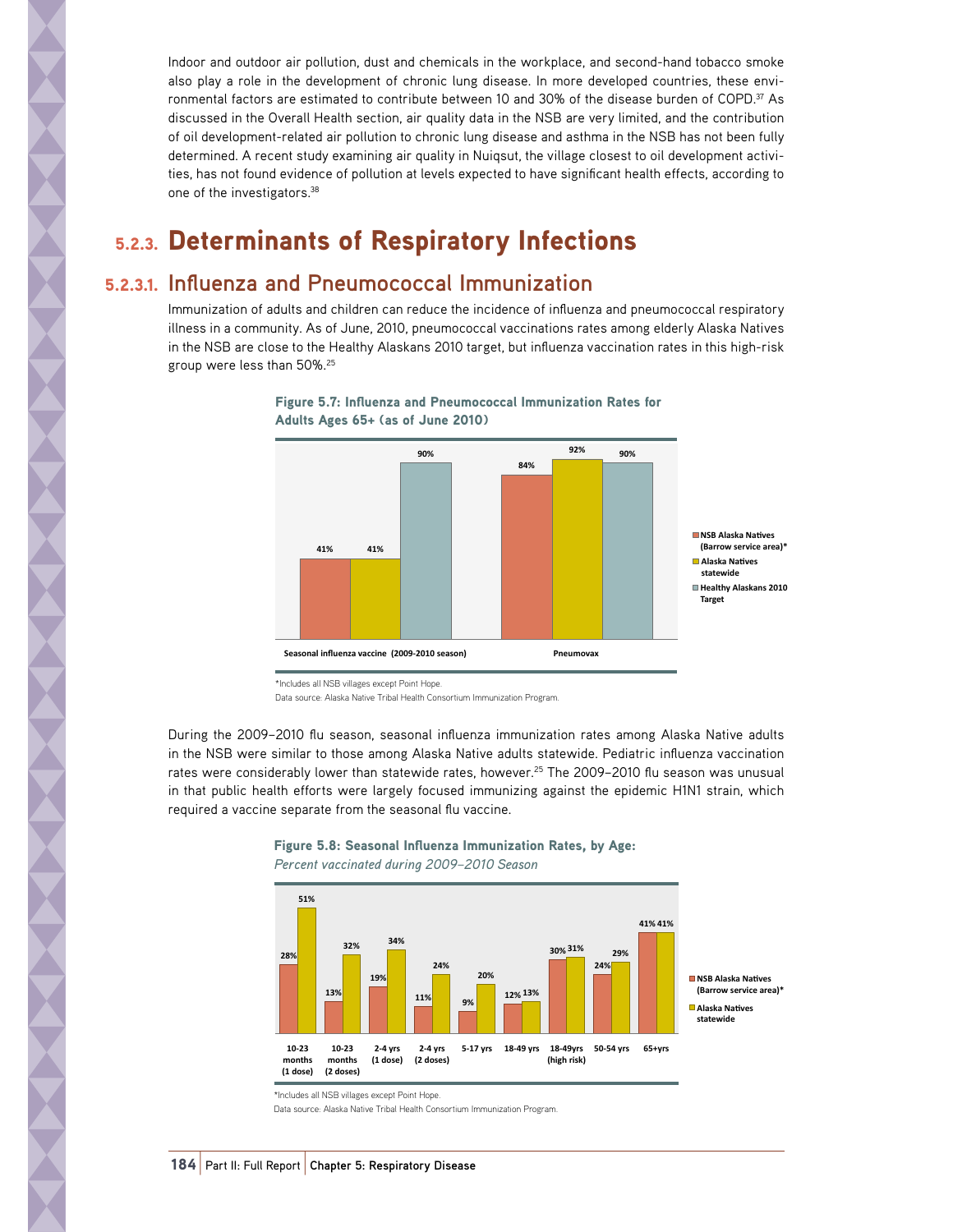### 5.2.3.2. **Behavioral and Environmental Factors**

The transmission of respiratory infections depends on many of the same factors as other infectious diseases. In particular, crowding,<sup>39</sup> poor nutrition and underlying health problems, tobacco smoking and secondhand smoke, $40,41$  inadequate water supplies, $33,34$  and poor ventilation and indoor air quality, $39,41$  increase the risk of respiratory infections. Breastfeeding and handwashing can reduce the incidence of many infectious respiratory illnesses. Community education levels have also been shown to predict pediatric LRI rates and are an even better predictor than the educational level of mothers.<sup>23</sup>

# Chapter 5 Endnotes

- 1. North Slope Borough Health Department, Community Health Aide Program: Structured interviews with health aides from NSB villages, March 2010.
- 2. Atuangaruak R, resident and former community health aide, Nuiqsut, Alaska. Personal communication 12/09.
- 3. 2010 NSB Census
- 4. Behavioral Risk Factor Surveillance System (BRFSS): Statewide data accessed online at [http://www.hss.](http://www.hss.state.ak.us/dph/chronic/hsl/brfss/default.htm) [state.ak.us/dph/chronic/hsl/brfss/default.htm.](http://www.hss.state.ak.us/dph/chronic/hsl/brfss/default.htm) NSB-specific data for 1991–2007 was provided upon request for this report by the Alaska Department of Health and Social Services, Chronic Disease Prevention and Health Promotion, Division of Public Health.
- 5. Centers for Disease Control and Prevention Behavioral Risk Factor Surveillance system (BRFSS) Prevalence and Trends Data. Data accessed online at<http://apps.nccd.cdc.gov/brfss/>
- 6. Poppel, Birger, Jack Kruse, Gérard Duhaime, Larissa Abryutina. 2007. *SLiCA Results.* Anchorage: Institute of Social and Economic Research, University of Alaska Anchorage. Data tables and other information about the study were accessed online at [http://www.iser.uaa.alaska.edu/Projects/living\\_conditions/results.htm](http://www.iser.uaa.alaska.edu/Projects/living_conditions/results.htm)
- 7. Serstad JE, Jenkerson SA. Investigation of respiratory illness in Nuiqsut: Interim Report. State of Alaska Department of Health and Social Services. Division of Public Health, Section of Epidemiology. November 4, 2003.
- 8. *Asthma in Alaska, 2006 Report*. Prepared by Bradford Gessner, MD, and Charles Utermohle, PhD. Maternal-Child Health Epidemiology Unit, State of Alaska Department of Health and Social Services. [www.epi.hss.state.ak.us/](http://www.epi.hss.state.ak.us/mchepi/pubs/misc/Asthma_2006.pdf) [mchepi/pubs/misc/Asthma\\_2006.pdf](http://www.epi.hss.state.ak.us/mchepi/pubs/misc/Asthma_2006.pdf)
- 9. *Trends in Asthma Morbidity and Mortality.* American Lung Association, Epidemiology and Statistics Unit, Research and program Services Division, January 2009. Accessed online at [http://www.lungusa.org/assets/documents/](http://www.lungusa.org/assets/documents/ASTHMA-JAN-2009.pdf) [ASTHMA-JAN-2009.pdf](http://www.lungusa.org/assets/documents/ASTHMA-JAN-2009.pdf)
- 10. Gessner BD, Neeno T. Trends in asthma prevalence, hospitalization risk, and inhaled corticosteroid use among Alaska Native and nonnative Medicaid recipients younger than 20 years. *Annals of Allergy, Asthma, and Immunology* 94, no. 3 (2005): 372–379.
- 11. Alaska Youth Risk Behavior Survey (YRBS): [http://www.hss.state.ak.us/dph/chronic/school/YRBSresults.htm.](http://www.hss.state.ak.us/dph/chronic/school/YRBSresults.htm) NSB-specific data from 2005 survey was provided courtesy of the NSB School District. Weighted state-level data are not available from the 2005 survey, so the 2007 survey was used for statewide estimates.
- 12. *Asthma in Alaska 2007 Report: A Report on the Burden of Asthma in Alaska.* Mary Ellen Gordian and Brian Saylor. Institute for Circumpolar Health Studies, University of Anchorage. Accessed online at [http://www.ichs.uaa.alaska.](http://www.ichs.uaa.alaska.edu/research/reports/asthma_burden_2007.pdf) [edu/research/reports/asthma\\_burden\\_2007.pdf](http://www.ichs.uaa.alaska.edu/research/reports/asthma_burden_2007.pdf)
- 13. National Survey of Children's Health, 2007. Accessed online through the Data Resource Center for child and Adolescent Health at <http://www.childhealthdata.org>
- 14. Bloom B, Cohen RA. Summary Health Statistics for U.S. Children: National Health Interview Survey, 2006. National Center for Health Statistics. Vital and Health Statistics, Series 10, No. 234 (2007). Accessed online at [http://www.cdc.gov/nchs/data/series/sr\\_10/sr10\\_234.pdf](http://www.cdc.gov/nchs/data/series/sr_10/sr10_234.pdf)
- 15. *Alaska Native Health Status Report*. Prepared by the Alaska Native Epidemiology Center, Alaska Native Tribal Health Consortium. August, 2009. [http://www.anthc.org/chs/epicenter/upload/ANHSR.pdf.](http://www.anthc.org/chs/epicenter/upload/ANHSR.pdf)
- 16. Alaska Bureau of Vital Statistics (ABVS): <http://www.hss.state.ak.us/dph/bvs/data/default.htm>
- 17. *Health, United States, 2008, with Special Feature on the Health of Young Adults.* National Center for Health Statistics, Hyattsville, MD. Accessed online at<http://www.ncbi.nlm.nih.gov/bookshelf/br.fcgi?book=healthus08>
- 18. Indian Health Service National Patient Information and Reporting System/National Data Warehouse (NPIRS/ NDW). Department of Health and Human Services, Indian Health Services. [http://www.ihs.gov/CIO/DataQuality/](http://www.ihs.gov/CIO/DataQuality/warehouse/) [warehouse/](http://www.ihs.gov/CIO/DataQuality/warehouse/)
- 19. Golnick C, *Alaska Community Health Aide/Practitioner Clinical Practice Description*, Dec 1, 2009. Accessed online at [http://www.akchap.org/Essential%20CHAP%20Docs/Temp\\_docs/CHAP%20Clinical%20Practice%201209Golnick.](http://www.akchap.org/Essential CHAP Docs/Temp_docs/CHAP Clinical Practice 1209Golnick.pdf) [pdf.](http://www.akchap.org/Essential CHAP Docs/Temp_docs/CHAP Clinical Practice 1209Golnick.pdf) NSB data from Appendix A, provided courtesy of NSB Health Department.
- 20. Arctic Investigations Program: Respiratory Syncytial Virus. Accessed online at [http://www.cdc.gov/ncidod/aip/](http://www.cdc.gov/ncidod/aip/research/rsv.html#rsv_ak) [research/rsv.html#rsv\\_ak](http://www.cdc.gov/ncidod/aip/research/rsv.html#rsv_ak)